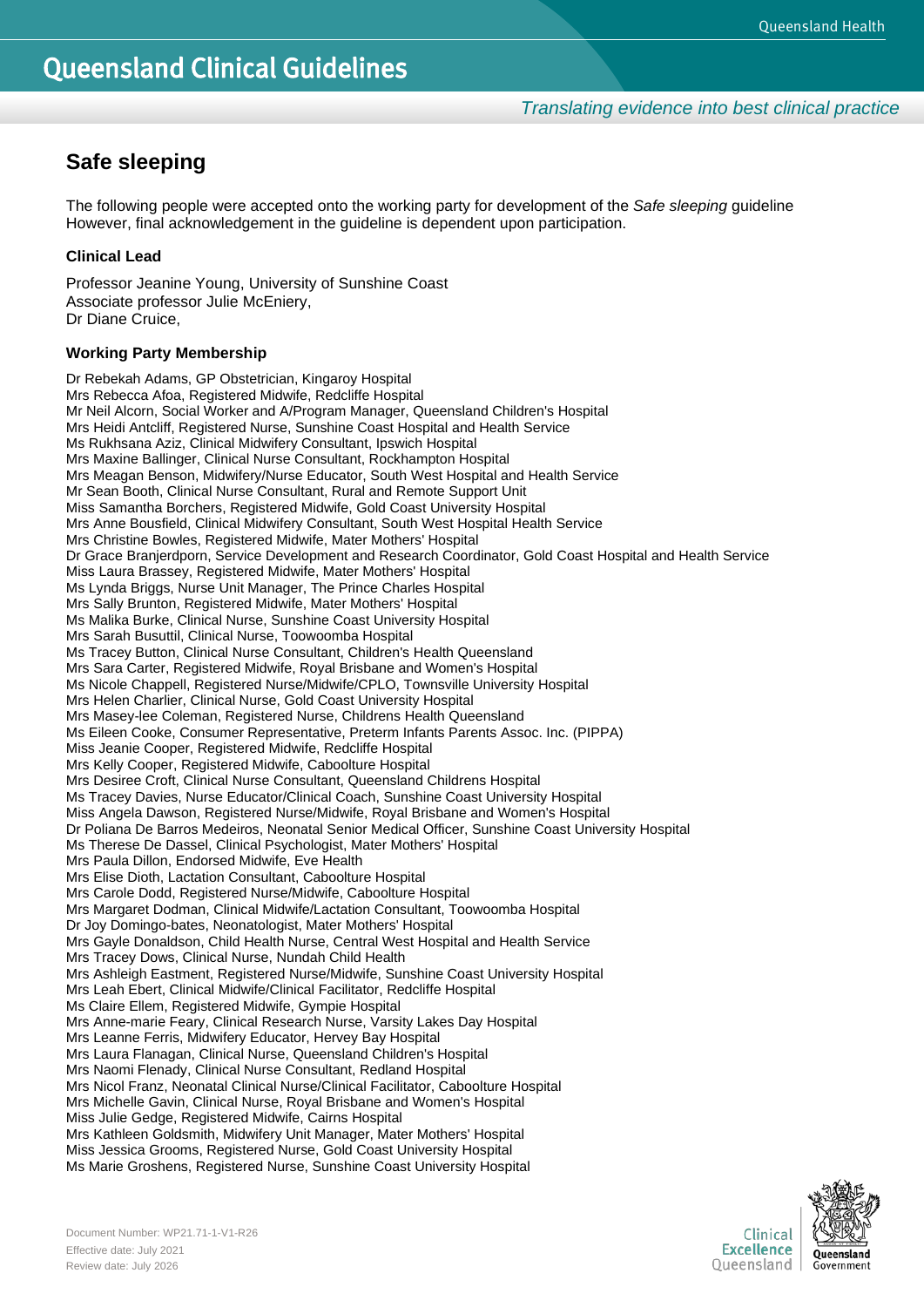Mrs Danielle Groves, Registered Nurse/Midwife, Hervey Bay Hospital Mrs Carly Grubb, Consumer Representative, Little Sparklers Ms Erica Gwynne, Clinical Nurse, West Moreton Hospital and Health Service Ms Michelle Hall, Clinical Midwife, Redcliffe Hospital Mrs Marie Hall, Clinical Nurse Consultant, Central Queensland Hospital and Health Service Ms Jo Hardcastle, Clinical Nurse/Midwife and Clinical Nurse Educator, The Wesley Hospital Mrs Nadia Hawker, Physiotherapist, Queensland Children's Hospital Mrs Cassandra Hockley, Registered Midwife, Redland Hospital Mrs Christine Holm, Midwifery Educator, Caboolture Hospital Ms Julie Hopkins, Clinical Nurse, Community Health Miss Emily Horvath, Registered Nurse, Queensland Childrens Hospital Dr Judy Hough, Physiotherapist Consultant, Mater Health Ms Catherine Houlihan, Clinical Nurse, Royal Brisbane and Women's Hospital Mrs Anne Illingsworth, Clinical Nurse Consultant, Townsville University Hospital Mrs Kristi Izod, Clinical Midwifery Consultant, Townsville Hospital and Health Service Dr. Priyam Jha, Paediatrician, The Prince Charles Hospital Ms Tamara Jones, Registered Midwife, Apunipima Cape York Health Council Dr Victoria Kain, Senior Lecturer, Griffith University Mrs Renee Kam, Scientific Information officer, Australian Breastfeeding Association Mrs Alicia Khan, Registered Midwife and Lactation Consultant, Townsville University Hospital Mrs Machellee Kosiak, Registered Midwife, Caboolture Hospital Ms Susan Lamb, Clinical Nurse, South West Hospital and Health Service Ms Niamh Lennon, Social Worker - Senior, The Prince Charles Hospital Ms Meredith Lovegrove, Clinical Midwifery Consultant, Aeromedical Retrieval and Disaster Management Mrs Elizabeth Maguire, Registered Nurse/Nurse Navigator, Townsville University Hospital Dr Jane Maher, Obstetrician, Sunshine Coast University Hospital Dr Belinda Maier, Professional Officer Midwifery, Queensland Nurses and Midwives Union Ms Catherine Marron, Nursing Director, Children's Health Queensland Ms Cara Masterson, Physiotherapist, Royal Brisbane and Women's Hospital Ms Jacqueline Matyear, Clinical Midwife, Ipswich Hospital Mrs Ruth McCaffery, Nursing Director, West Moreton Hospital and Health Service Ms Natalie McGill, Clinical Midwife, Mater Mothers' Hospital Mrs Lynn McGleenan, Patient Safety Coordinator/Midwife, Gold Coast University Hospital Ms Bonnie McNeill, Registered Nurse, Royal Brisbane and Women's Hospital Ms Laura McPhee, Registered Midwife, Royal Brisbane and Women's Hospital Miss Lauren Meehan, Registered Nurse, Gold Coast University Hospital Ms Remai Mitchell, Registered Midwife, Centre For Child Health Research Ms Hayley Mongta, Registered Midwife/Nurse, Hervey Bay Hospital Ms Stephanie Muller, Senior Advisor, Queensland Family and Child Commission Mrs Lynaire Najbert, Clinical Nurse Consultant, Ms Johanna Neville, Public Health Clinical Nurse Consultant, Torres and Cape Hospital and Health Service Miss Kate Nolan, Nurse Educator, Queensland Children's Hospital Mrs Helen Nottingham, Clinical Midwife, Royal Brisbane and Women's Hospital Ms Jacqueline O'neill, Registered Midwife, Darling Downs Hospital and Health Service Ms Katherine Pattie, Clinical Midwifery Consultant, Gold Coast University Hospital Mrs Sam Petersen, Nurse Unit Manager, Tweed Dr Anand Ramineni, Neonatal Fellow, Mater Mothers' Hospital Mrs Annaleise Reveleigh, Registered Midwife/Nurse, Cairns Hospital Miss Georgia Roehrig, Clinical Midwife, Redland Hospital Mrs Caitlyn Rolfe, Registered Nurse, Queensland Children's Hospital and West Moreton Hospital and Health Service Ms Heather Scanlan, Registered Midwife, Cairns Hospital Mrs Sona Scaria Palathara, Registered Nurse, Gold Coast University Hospital Mrs Razia Sharif, Registered Midwife, Mater Mothers' Hospital Dr Janet Sharpe, Neonatologist, Royal Brisbane and Women's Hospital Mrs Chris Sheppard, Registered Nurse/Midwife, Caboolture Hospital Dr Rebecca Shipstone, Principal Project Office/Academic, Sunshine Coast University Hospital Ms Emma Shipton, Registered Midwife, Royal Brisbane and Women's Hospital Mrs Nicole Stephenson, Nurse Unit Manager, Darling Downs Hospital and Health Service Miss Sophie Stone, Nurse Unit Manager, Queensland Children's Hospital Mrs Rebecca Stone, Registered Midwife, Mater Mothers' Hospital South Brisbane Dr Prema Subramaniam, Paediatrician, Mount Isa Hospital Ms Bridget Sutherland, Safe Sleep Education, Red Nose Dr Dr Mohan Swaminathan, Paediatrician and Neonatologist, Cairns Hospital Mrs Rhonda Taylor, Clinical Midwifery Consultant, Townsville University Hospital Mrs Kylie Taylor, Registered Midwife, Proserpine Hospital Miss Kayla Theunissen, Registered Midwife, Gold Coast University Hospital Mrs Yoie Thomas, District Nurse/Midwifery Educator, South West Hospital and Health Service Ms Courtney Underhill, Registered Nurse, Royal Brisbane and Womens Hospital Ms Natasha Visser, Registered Midwife, Redcliffe Hospital